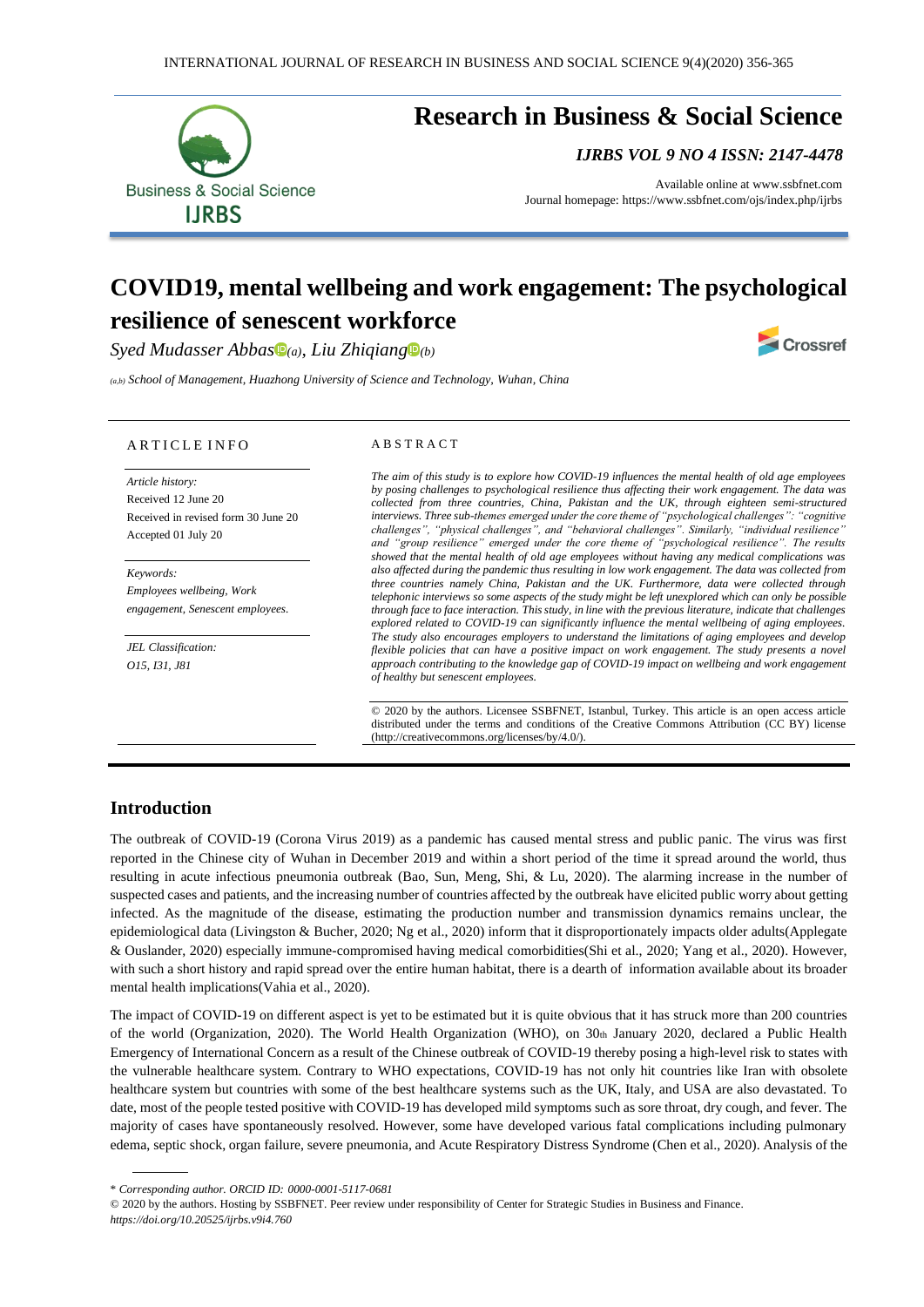clinical data revealed that 54.3% of those infected with COVID-19 has an average age of 56 years. The majority of the patients who required intensive care support was old age with multiple diseases (Sohrabi et al., 2020).

As COVID-19 is a novel virus, therefore finding the antibodies for such a virus is one of the biggest challenge for virologists (Jiloha, 2020). An effective response to such pandemic requires contributions from across the sciences. The central contribution by medical and biological specialists can be significantly leveraged with the support from behavioral and social scientists(Shi et al., 2020) to address the mental wellbeing. Drawing upon Protection Motivation Theory (Rogers & Prentice-Dunn, 1997), the article argues that people tendency to protect themselves is based on severity of threat, vulnerability, the efficacy of recommended protective behavior and perceived self-efficacy. Protection motivation stem from threat appraisal and coping appraisal which shapes the individual behavior at work. Extant research revealed that the SARS (Severe Acute Respiratory Syndrome) epidemic resulted in mental health complications (A. M. Lee et al., 2007). Depressive disorders and Post-traumatic stress disorder (PTSD) were the most rampant longterm psychological conditions(Mak, Chu, Pan, Yiu, & Chan, 2009). Similarly, studies on MERS (Middle East Respiratory Syndrome) have reported similar results (S. M. Lee, Kang, Cho, Kim, & Park, 2018). On the basis of the above research evidence, reasonable speculations can be made about the likely impact of COVID-19 on the psychological conditions of the public who are affected by the pandemic. We also antedate that there will be a series of long-lasting psychological complications to this pandemic. In this respect, the subject of geriatric psychiatry is in an unexplored avenue, given that the confluence of a global viral pandemic and increased life expectancy is a novel phenomenon and hence, little literature exists in this area(Vahia et al., 2020).

Notwithstanding the impressive amount of cross disciplinary research, one aspect of the COVID-19 coronavirus has been surprisingly overlooked. In many countries, the large population of aging workforce is not only suffering from the virus but the subsequent anxiety, isolation, stress, high uncertainty, and reduction resources and decline in performance. With the evolution of the macroscopic management of the pandemic, more microscopic elements also need a careful consideration (Horton, 2020). Based on research evidence, healthcare professional reiterates the significance of wellbeing of every aging individual whose life is exposed to the threat of this pandemic. But wellbeing is much more than a person's medical status about having a disease or not. While assessing the impact of COVID-19 on aging individuals, their response and preparedness investigation can provide us with some useful insights. The important social capital perspective and wisdom have been documented, through research, by these individuals in the form of pre-existing social network and experience (Howard, Blakemore, Bevis, & Society, 2017; Jeste, Lee, & Cacioppo, 2020). Organizations nowadays face the challenges associated with the wellbeing of the growing older population (Guglielmi et al., 2016). As there is no alternative to the experience of these aging employees, their commitment and engagement to organizations in such a pandemic situation can have a significant positive impact. Thus, an important lesson can be learned by COVID-19 pandemic affectees from aging employees belong to different professions of various age groups. Hence, for understanding the impact of pandemic on health and mental wellbeing, a newfangled knowledge space needs to be generated (Vahia et al., 2020).

Extant research provides a limited understanding of mental healthcare needs of the healthy older workforce in such pandemic situation. Filling this research gap, as a first step, this study attempts to explore the challenges they face in mental wellbeing that can affect their work engagement. The study further explores the psychological resilience displayed by such aging employees as a preventive and protective strategy (Vahia et al., 2020). This exploratory study has two main objectives: understand the challenges faced by older individuals in COVID-19 pandemic affecting work engagement through influencing the mental wellbeing; identify the architecture of psychological resilience manifested by these older individuals for enhancing wellbeing for effective work engagement. The useful insights gathered from this research can be used in designing the empirical model, development, and execution of mental health strategies of older individuals for playing a constructive role in their organizations through effective work engagement.

## **Research and Methodology**

The study adopted qualitative research approach (Yin, 2017), thus taking the liberty to explore the insights concerning the factors affecting the mental wellbeing of aging individuals and its impact on their work engagement in COVID-19. These challenges loomed during our data gathering which was not expected during the research design and also not identified in the literature review(Bryman, 2016).

#### *Research Deign*

Literature review helps the research scholars in establishment of guidelines and directions for research design. The appropriateness of the research design to the research problem is very important as it helps in devising methodologies and paradigms that shapes the choice of the methods (Silverman, 2013). In qualitative research, the data collection through semi-structured interviews provides comprehensive and in-depth details. Such interviews with research participants give liberty to express their lived experiences without compromising on the reliability. Such interviews can help in the acquisition of diverse data leading to the exploration of the untapped field of research. The semi-structure interview is preferred over other modes of data collection for granting freedom of expression to the research participants. Thus adopting semi-structured interviews as a tool for data collection provides an opportunity of scholastic flexibility to a researcher by asking prompt questions where needed (Creswell, 2009).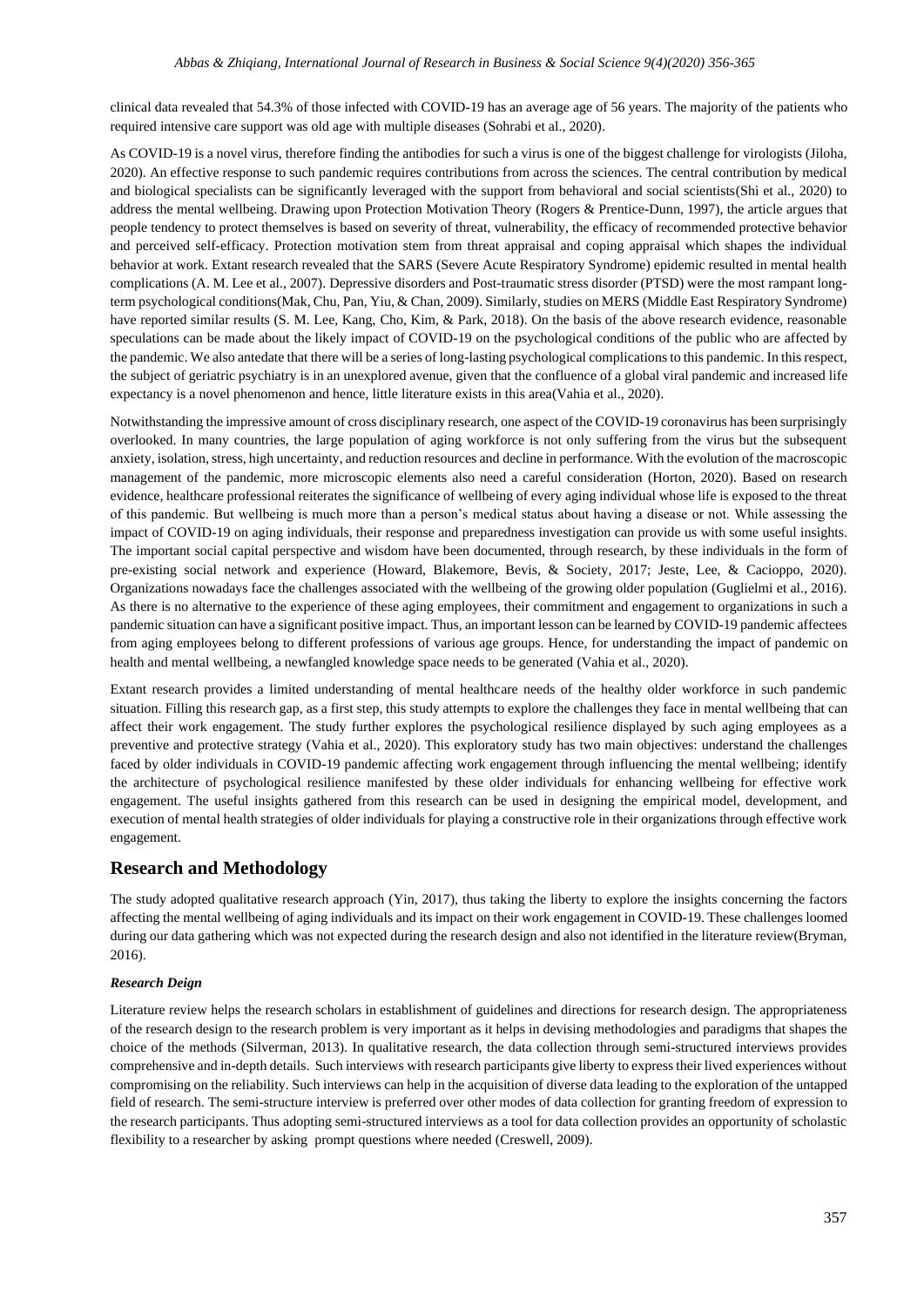#### *Data Collection and Interviews*

The research collected data through semi-structured interviews. Participants included individuals (≥50 years) who are part of any sort of employment. These individuals were not patients of COVID-19 but affected by the emergency situation hence facing mental stress. Interview questions gathered participants perspectives on (1) factors influencing the mental wellbeing of aging individuals under the COVID-19 pandemic; (2) the psychological resilience through tailored behavior that can support the wellbeing of those individuals, and (3) the extent to which the mental wellbeing state affects the work engagement of these aging employees. Furthermore, for validity, the interview questions were finalized with two experts from the field of qualitative research.

As participants hold an important part of the study, selection criteria and sample size are critical to exploratory research. The data was collected from three countries namely China, Pakistan and the UK with a specific purpose. As the countries under study have different political, social and healthcare systems, we expected to have diverse data giving some unique views of research participants. The selection of the participants for sampling was made based on a specific criterion. The criterion sampling is based on selecting respondents for narrative analysis having the exact life experiences of the pandemic situation (Creswell, 2009). The main criteria for the selection of research participants were, (a) they should be more than fifty years of age (b) they should be employees in the public or private sector (c) they should not be suffering from the COVID-19 during the pandemic. This selection helped the researcher in attaining a pool of respondents with a heterogeneous background but with the same life experience of the pandemic.

The demographic analysis of research participants (See Table 1), shows that most of the participants were between ages of 50 to 60. The sample size of eighteen participants were determined using thematic saturation technique, a process of deciding the stage where little new information is obtained (Weller et al., 2018).

| Demographic    | <b>Sub-Level</b>      | Count n=18 | Percentage |
|----------------|-----------------------|------------|------------|
| Characteristic |                       |            |            |
| Gender         | Male                  | 10         | 55         |
|                | Female                | 08         | 45         |
|                |                       |            |            |
| Age            | 50-55                 | 10         | 56         |
|                | 56-60                 | 06         | 33         |
|                | 61-65                 | 02         | 11         |
|                |                       |            |            |
| Qualification  | <b>Bachelors</b>      | 05         | 28         |
|                | Maters                | 11         | 68         |
|                | MS/MPhil              | 02         | 11         |
|                |                       |            |            |
| Industry       | Services              | 13         | 72         |
|                | Manufacturing         | 05         | 28         |
|                |                       |            |            |
| Country        | China                 | 05         | 28         |
|                | Pakistan              | 07         | 39         |
|                | <b>United Kingdom</b> | 06         | 33         |

| Table 1: Demographic Analysis of Research Participants |  |  |
|--------------------------------------------------------|--|--|
|                                                        |  |  |

### *Data Coding and Analysis*

In order to get the initial codes, the interview transcripts were systematically and cautiously read many times. This approach helped in getting a holistic view of the participants. The research adopted manual coding by applying the color-coding technique(Creswell, 2009) which helps in capturing the insight from highlighted coded themes. This technique resulted in forty-four open codes. In between the open codes, the areas of overlapping and similarity were identified to synthesize unifying, repeated and coherent patterns (or sub-themes) in the context of aging individuals. On the basis of the relationship between sub-themes across and within the transcripts, themes were generated. The procedure involved reviewing potential themes multiple times and refinement based on its relevance.

#### *Research Ethics*

Since the study was conducted at the time of COVID-19 pandemic and research participants were not to be living a normal life, following the ethical guidelines of qualitative research was the top priority. Each research participant was provided with "Participant Information Sheet", giving a clear view of the aims and objectives of the interview (See Appendix 1). Furthermore, every respondent was requested to sign a consent form through e-mails (See Appendix 2), declaring his/her will to be a part of the research study as an interviewee. For maintaining privacy, the names of research participants and their companies were assigned special codes (L=Name, C=Country, G.Co=Compnay Name) that are used in the findings of the study.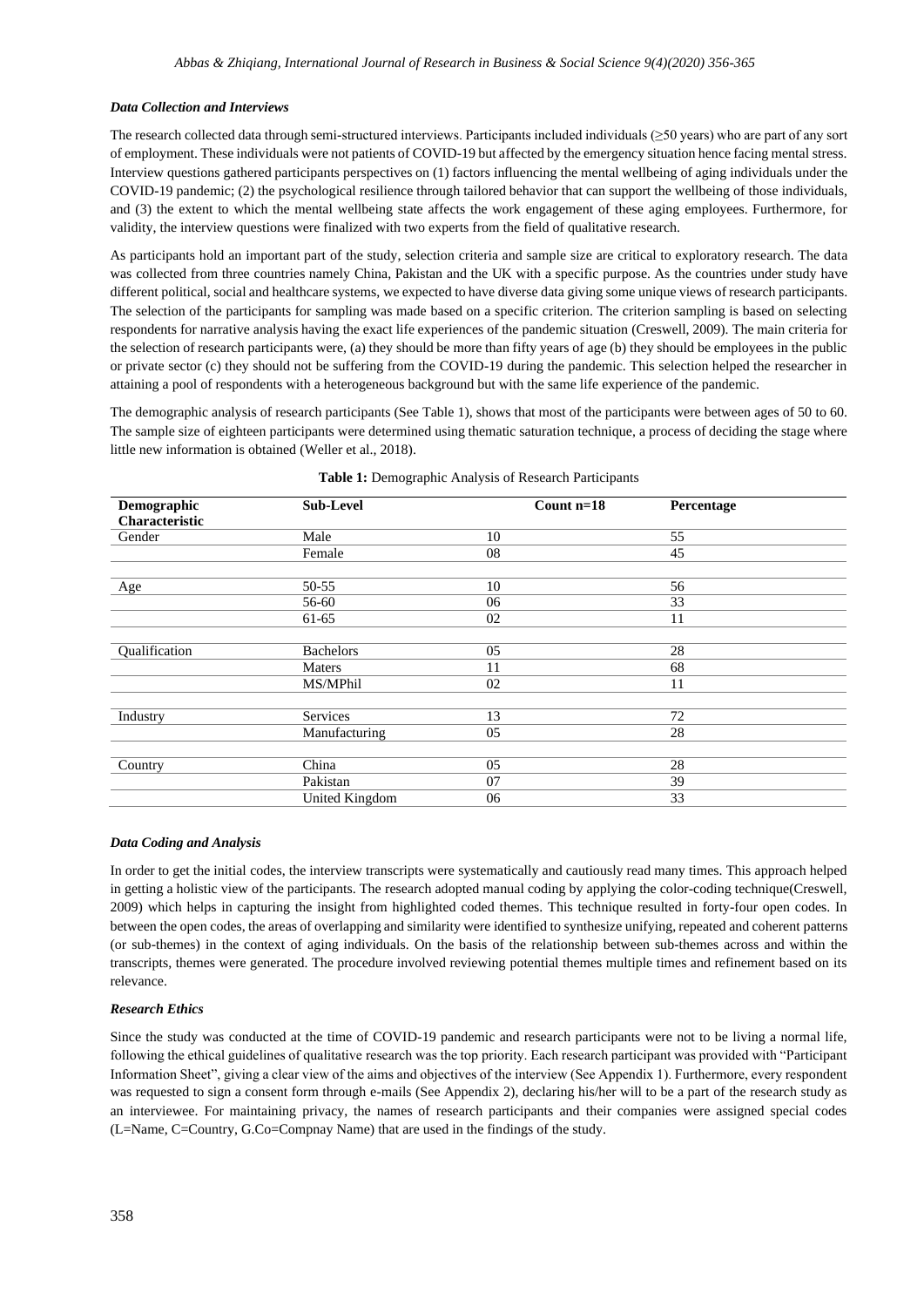#### **Results**

On the basis of findings of sub-themes and themes related to challenges, resilience strategies, and mental well-being affecting work engagement old age employees are presented below. The interview data confirm that during COVID-19 pandemic, aging employees with good health conditions face different kind of challenges which affect their work engagement. In order to cope with these challenges, they adopt several interventions strategies as counter-tactics to improve their well-being.

#### *Challenges*

The study found that the mental well-being of old age employees was affected by a combination of factors constituting various kinds of challenges during the COVID-19 pandemic. The study indicated that old age employees are most concerned about the loss of jobs due to being most vulnerable to the disease and fear of an increase in food prices. Some of the research participants considered overcoming fear of being asymptomatic as a major challenge to being focused on their job. A senior employee at an architecture firm shares his experience.

*The nature of my job gives me liberty to work from my home but demands a lot if creativity. I heard that some people do have corona virus without showing any symptoms and that's really disturbing for me. I cannot fully focus on my work when I am always accompanied with the tension of be ill. (R.M, P, G.De)*

Interview data reveals the role of conspiracy theories such as this is the virus made in China or a biological weapon made by the US adds to the anxiety of the research participants. The bombardment of homemade remedies of COVID-19 subdues the importance of effective science communication. Participants find themselves stuck in the middle of the scientific and non-scientific approach to the management of such pandemic. The apprehension of being socially rejected by the community due to viral contamination has also found playing a significant role in constraining normal behavioral display. This consistent fear of being alienated, if diagnosed with corona, leads to mental stress diverting them from displaying routine performance.

As the statistics of COVID-19 show that the fatality rate among old age people is much higher as compared to the young and infants, the feeling of being more vulnerable negatively affects the mental health. In countries like the UK, Italy, and USA, the fatality rate among older people is much higher as compared to young ones. Moreover, there have been reports about expectedly longer time for clinical adoption of vaccine which further gives a feeling of health insecurity to interviewees. Most of the research participants have a very limited social circle limited to their own age group. Adopting social distancing, as a most effective preventive strategy so far, has also been a source of discomfort and loneliness for most of the participants. Participants express their feeling of being left to such pandemic on their own with no one being there for social support. They are forced to limit their activities such a traveling, attending any social gatherings which helped them to be aware of each other's health status. Interview data also indicate that due to high uncertainty, anxiety, and stress prevailing in society, most of the interviewees find difficulty in focusing on fulfilling their professional responsibilities. An employee working at a chartered accountant firm stated.

### *I don't know whats going on. There has been constant chaos ever since this epidemic started. Everyone is talking about corona and negativities are spreading everywhere. In such a situation, how can I work? (Da.C, US, K)*

Most of the interviewees indicated that life in quarantine has significantly affected their work-life. Such mobility restrictions lead to high anxiety and low morale which negatively affect the intellectual abilities to perform. Empirical evidence also reveals that in countries with weak social protection, research participants faced constant stress. Such social insecurity is complemented by fear of job loss or business loss. Many companies fired their employees during COVID-19 due to stagnant or negative business growth. The study indicated that the feeling of being the next victim to the company's layoff policy in addition to extensive governmental measures of social distancing and quarantine has developed into a significant risk factor. Such circumstances make these individuals as the most vulnerable group of people when it comes to mental and financial health. Moreover, there has been no predictable timeframe provided by health experts regarding the ending of the pandemic. In such a situation, employees are worried about when to formally rejoin their organizations. The data reveals that in some counties, such as the UK and China, research participants were more concerned about the destruction of a meagre social network of already socially isolated aging employees. The interviewees also expected the consequences of long-term social distancing in the form of permanent isolation from their co-workers.

In countries where religion and spiritualty are practiced such as Pakistan and some parts of the UK, interview data reveals that cancellation of any kind of religious gathering with the aim of implementing social distancing negatively impacts the mental health. As the tendency towards religion and spirituality is more in aging individuals, their banning affects their spiritual health as such gatherings contribute to the healthy sense of community, tradition, and nation cohesion. The interview data of respondents from technologically developing countries like Pakistan reveal that barriers to high-speed internet for remote working is likely to have slight mental unrest. Unfamiliar with cutting edge technology, the aging employees are not comfortable with work from home, attending zoom meetings and completing assignments while teleworking. Such working from home also limits the physical activity of aging employees for whom slight physical exertion has health impact of mental wellbeing.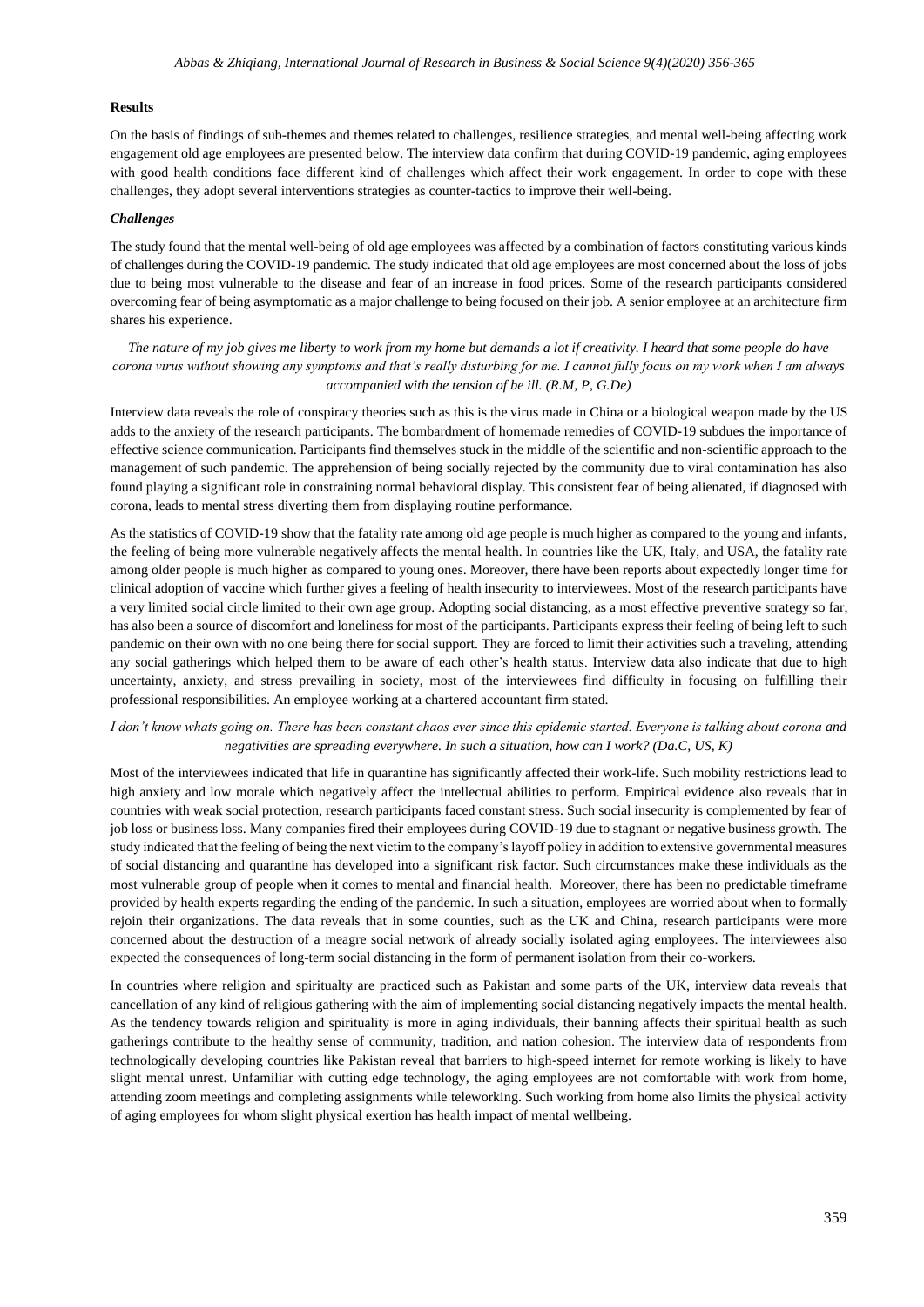

Figure 1: Categorization of data in sub-themes and themes (Challenges)

The analysis of the data also reveals that aging individuals faced challenges in overcoming fear of losing loved ones, shortages of food and medical supplies due to the perceived threat of the growth of pandemic. Respondents confirmed that exposure to social media added to their fear and anxiety. Such a behavioral response, as some interviewee admitted, resulted in a lack of sleep and restlessness. Due to the lack of sleep and proper rest, the old age employees often displayed panic buying behavior thus disturbing the work-life balance. The interview data from the UK and China reveal that COVID-19 resulted in promoting cooperative behavior. However, the data from Pakistan gave presented opposite views. Some of the respondents are being marginalized due to their affiliation with a particular cast or sect resulting in the promotion of religious and ethnic prejudice in the society. Findings illustrated that such kind of bifurcation weakens the mental health of victims making a sound impact on their work-life.

### *Psychological Resilience*

The study findings indicate that due to COVID-19, elderly employees face several challenges affecting their job motivation. Such challenges can have a deteriorating impact on their mental wellbeing if no proper strategies are adopted. Analysis of the data reveals that aging individual adopts effective mental health interventions, at individual and group levels, in order to overcome these challenges. Research participants indicated that they always tried their best to assess the accuracy of the information disclosed as during the COVID-19 pandemic there is a bombardment of fake information. Such accurate information was collected from official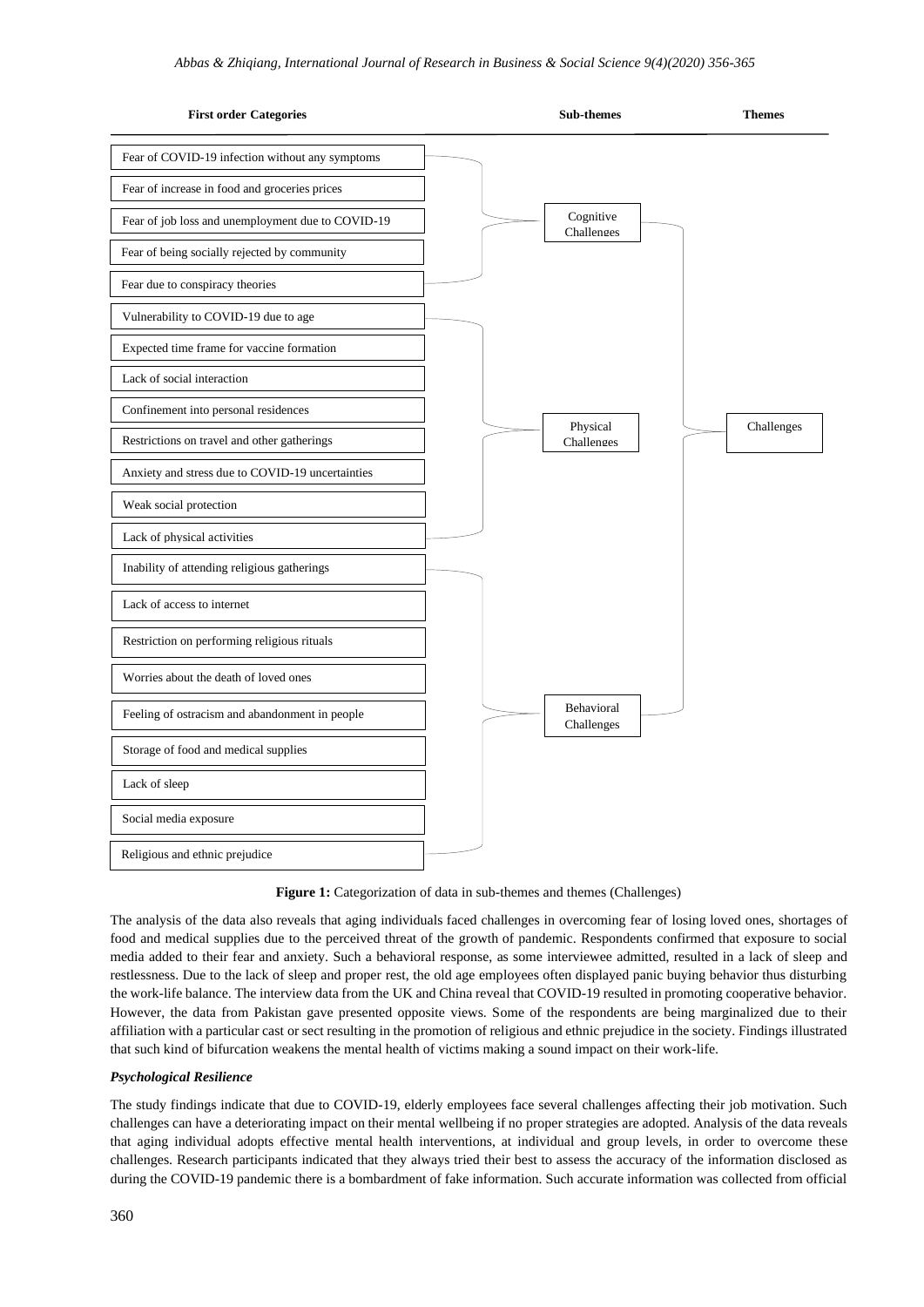websites such as WHO or concerned ministry in their country. Such constructive use of the internet and social media helped the aging individuals to deal with psychological stress. Social media tools were also utilized in the enhancement of social support systems such as group chat of group video calls with friends and families. The enhancement of digital social connectedness help to relieve the stress and the old age employees were able to focus on their work. One of the respondents working in a consultancy firm based in the UK expressed.

*In such a situation of emergency, staying connected with close once can be really helpful. I am a frequent user of social media and*  it help me to stay connected with the outside world. I can talk to my relative on video call, order food and so on...I don't feel *confined and it's just seems that my office has been changed. (J.A, UK, B)*



**Figure 2:** Categorization of data in sub-themes and themes (Resilience Strategies)

Some of the research participants also reveal that behaving naturally as in normal life conditions also boosts their morale. Time utilization in yoga, meditation, art, and music therapy has also been found to have a positive impact on mental health. Such a positive impact has also been observed by some interviewees when they attempt to amplify survival stories of local people who revered form COVID-19. Interview data also illustrate that internet-based counseling form the health care staff is a useful strategy adopted by some individuals which significantly impacts the wellbeing of old age individuals. The counseling given by healthcare staff has been found to overcome the challenges of the feeling of asymptomatic.

*Since the start of this pandemic, our country started telemedicine project. Doctors are available on phone call and you can talk to them and they will give you proper cancelling. When I first heard about it, I felt so relaxed. Now I don't need to go to hospital and take a risk of getting infect with corona. (Z.N, P, H)*

#### *Wellbeing*

The interview data illustrated that majority of the respondents' good mental health had significantly supported them in overcoming the challenges associated with COVID-19. Such mental health is found to be considerably influenced by mental health interventions of research participants. Results highlighted that due to the COVID-19 pandemic, employees are required to adopt remote working practices. Such practices have deprived employees from peer and management support. The level of mental fitness can be a good predictor of not only the optimum arrangement of home and work activities but can resolve family-work conflict. There is been a dramatic increase in the rate of job loss and unemployment due to the slowdown of economic activities around the world. Interviewee showed great concerns over job insecurity and its potential impact of motivational level resulting in their job performance. Moreover, employees also express discomfort over the disturbance of their office architecture. Depriving of their natural work setting has forced them to leave the comfort zone thus affecting their psychological well-being. Interview data illustrates that some of the employee's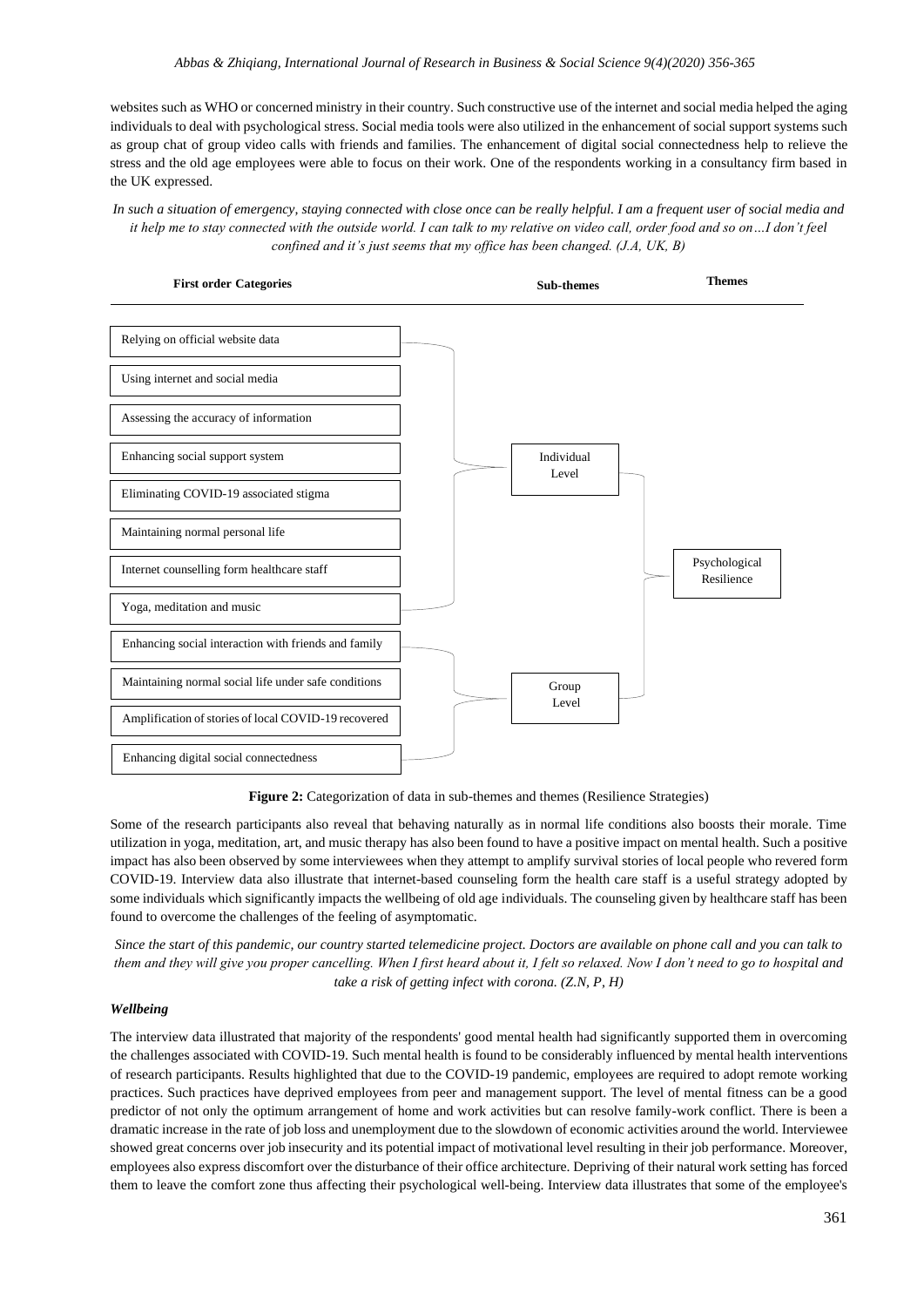work motivation has a significant association with leader-member exchange (LMX). The participants with high LMX reported a high work attitude and well-being. Some of the participants, due to old age, expressed their feelings of being not fit for remote working jobs. Their perceived employability has been a source of isostrain, deteriorating their mental health and positive work attitude. A senior employee at a construction company shares his views:

## *Technology is changing rapidly and we at this age cannot keep pace with it. I use to take help from my co-workers but now this working from home is making thing difficult for me. I think I am not fit for this kind of job. It's very stressful to be technologically illustrate. (Z.I, C, C)*

The interview data reveal yet another interesting determinant of wellbeing that can significantly affect the engagement of employees. COVID-19 has been found to influence the relationship of the people living together. Such virus-related confinement in homes and spending time for an indefinite period of time with other members of the family has found to be one of the causes of aggression enhancement. It has been observed that aging employees in some houses free from COVID-29, still experience anxiety and economic effects of potential job loss.



**Figure 3:** Categorization of data in sub-themes and themes (Wellbeing)

# **Discussion**

Based on interview data, the study develops a conceptual model (Figure 4) explaining the study results. The study illustrates that COVID-19 has resulted in physical and mental challenges faced by aging employees. These challenges significantly influence the mental wellbeing (Epitropaki, Martin, & Psychology, 1999) of these employees thus affecting their job performance. Complementing the findings of the earlier research, this study found that the anxiety and mental health management in aging employees was significantly influenced by the combination of factors categorized into cognitive, physical and behavioral challenges. As COVID-19 can infect a person without showing any symptoms(Shimizu, 2020), the study finds the fear of being asymptomatic as one of the major challenges affecting the mental wellbeing of employees(Huang & Zhao, 2020). Social distancing has also been considered as one of the most effective prevention technique (Van Bavel et al., 2020). However, in the case of people with relatively higher ages who already have a limited social circle, such kind of social distancing may lead to psychological complications (Petric, 2020). The fears of social rejections as a consequence of viral contamination, restrictions on traveling and social gatherings and fear of being quarantined has been found potential factors of influencing the wellbeing of employees belonging to the high age group (Van Bavel et al., 2020). Furthermore, conspiracy theories also play a significant role as cognitive challenges adding to the anxiety of employees thus affecting their job performance.

Participants illustrated that weak social protection, job insecurity and access to the internet for remote working constitute major physical challenges to overcome, which affect participants' motivation for the job. Moreover, lack of exercise, social media exposure and lack of sleep are found to have a significant mental health impact. Empirical evidence also reveals that in countries with a high ratio of religious inclination, religious gatherings contribute to the healthy sense of community and tradition. The cancellation of religious congregations affected their spirituality thus leading to a feeling of being sinful, hence affecting wellbeing. Earlier studies' scholars (Pietraszewski, Cosmides, & Tooby, 2014) professed that pandemic like COVID-19 may provide an opportunity to diminish religious and ethnic prejudice (Dovidio, Gaertner, & Saguy, 2008). However, our study contending the existing research (Van Bavel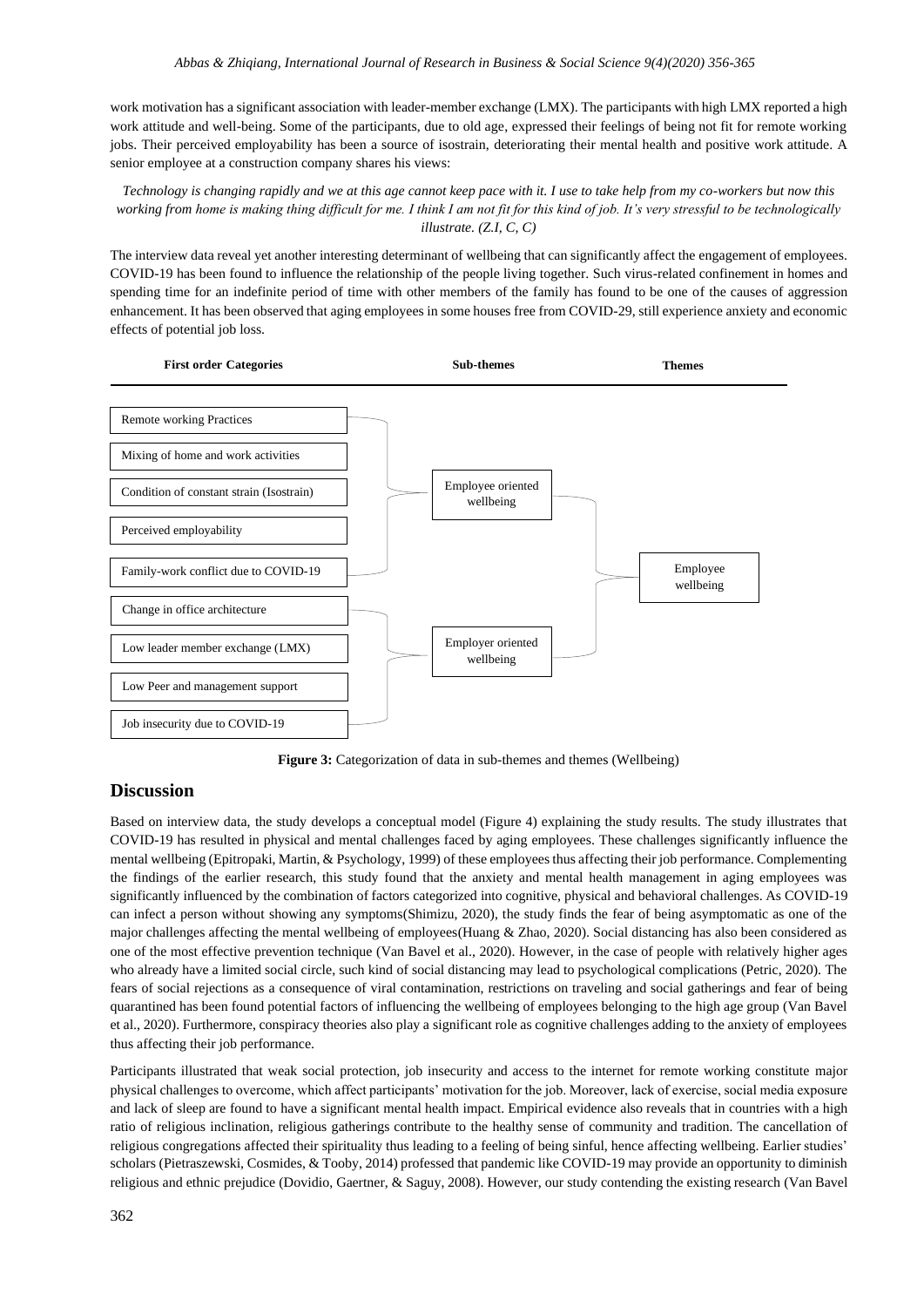et al., 2020) presented different findings. In developing countries, empirical evidence of hate speech and marginalization of specific communities has been observed. The adoption of such a bifurcated approach has been found as a contributing factor to low employee morale affecting wellbeing. This study has also revealed some other social implications of COVID-19 as it influences the intimate relationship of the people living together. Living with each other in isolation, even with close relatives, during pandemic enhancing risk factors of relationship difficulties and dissolution. Such unwillingly time spend with each other can enhance aggression and domestic violence (Greenaway, Jetten, Ellemers, van Bunderen, & Relations, 2015).

To address these challenges, intervention strategies at the group and individual level can potentially relieve anxiety affecting psychological health in older adults. These supporting strategies can help the aging employees cope with challenges they face due to COVID-19 which has a significant impact on their mental wellbeing hence work engagement. Majority of the participants revealed that accessing accuracy of information via relying on data from official websites and using the internet and social media for relieving anxiety and counseling from health care staff are found to be very useful strategies to overcome the challenges associated with COVID-19. Some respondents also consider yoga, meditation, and music to be a very useful approach to overcome isostrain. Likewise, some interviewee used amplification of positive stories of local people recovered from COVID-19 as a useful approach to cope with challenges. Majority of the aging employees believe that enhancing digital social connectedness with friends and family can help to overcome isolation and social distancing thereby positively influence wellbeing through peer and management support (Newman & Zainal, 2020). Such online technologies are found effective to a sense of belonging and providing social support networks, though there might be disparities in respondents' literacy level and access to digital resources. The interaction could be regular telephonic contact with close friends and family, significant others, health-care professionals, voluntary organizations or community outreach projects provider with a peer support system during the enforced isolation.



**Figure 4:** Proposed Conceptual model of the study

# **Implications**

#### **Theoretical Implications**

Following calls for COVID19, mental welling and aging (Vahia et al., 2020) and attaining a balance between aging at workplace and work engagement (Guglielmi et al., 2016), this article explores the novel association between psychological challenges, mental health interventions, and work engagement. As limited literature is available on COVID-19, this article extends the research on social aspects by investigating challenges faced by an aging workforce. Furthermore, the findings of the study add to the existing theory of knowledge by indicating that COVID-19 can significantly influence the motivation level of the senescent workforce of the organization by affecting their mental wellbeing. Extant research on disaster management profess such pandemic to have a positive influence on national unity and cohesion (Dovidio et al., 2008). This study contending the earlier research illustrates that in countries with high religious sensitivity, COVID-19 resulted in the marginalization of the disadvantaged community thus resulted in a negative influence on mental wellbeing. Finally, this study also supplement the existing research on preventive measures of COVID-19 impact on mental health by exploring psychological resilience of aging employees that help in fostering work engagement.

#### **Practical Implications**

This study, in line with the previous literature, indicate that challenges explored related to COVID-19 can significantly influence the mental wellbeing of aging employees. Practitioners should be aware that the resulting wellbeing status has a proportionate impact on work engagement. The article suggests the clinical psychologists to device procedures in light of the challenging and resilience factors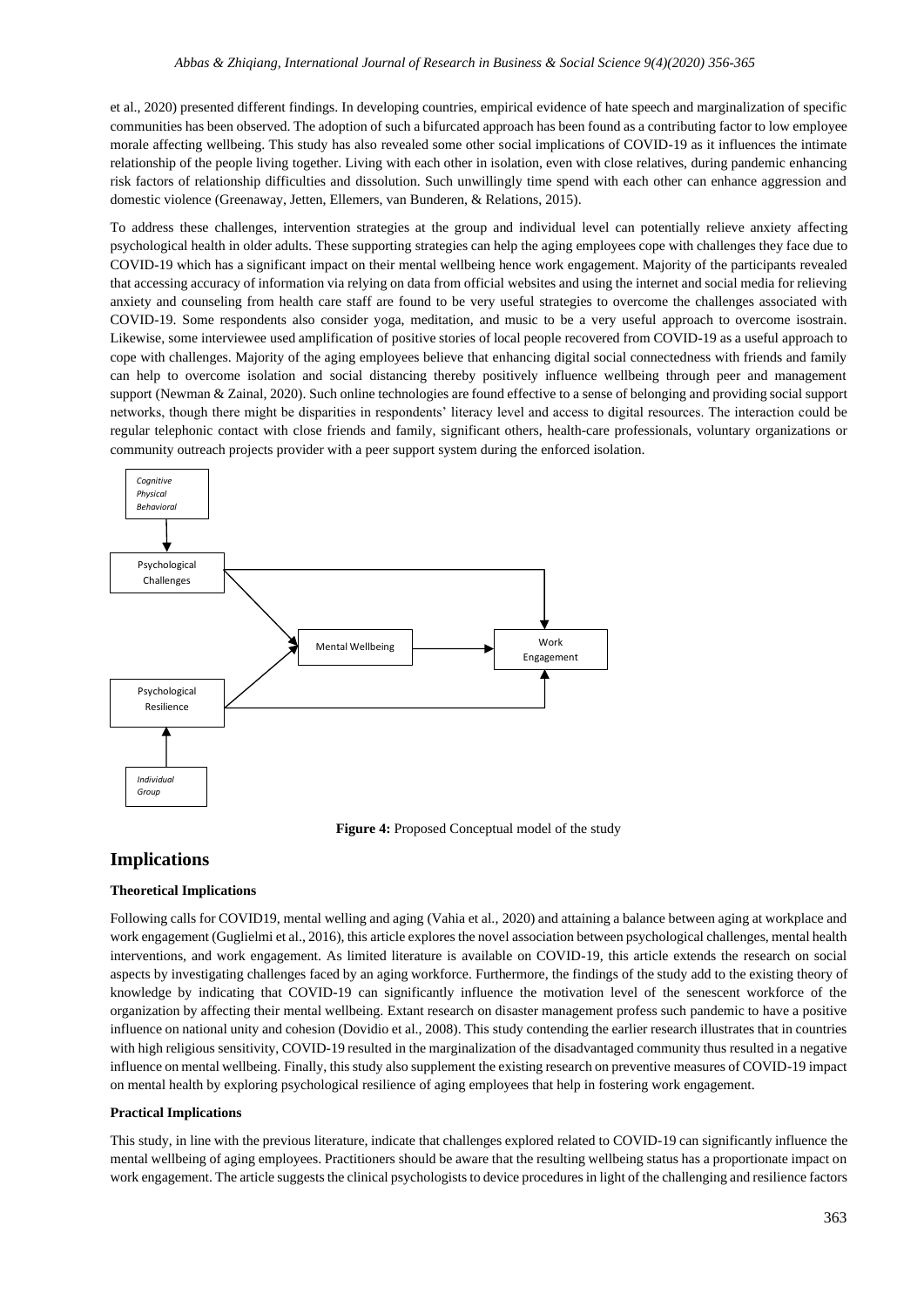to provide support to old age individuals in their professional life. The study also encourages employers to understand the limitations of aging employees and develop flexible policies that can have a positive impact on work engagement. This research also provides a practical guideline to aging employees to help themselves on the pandemic situation by adopting the mental health intervention strategies explored thus supporting their work engagement.

### **Conclusions**

The study contributes to the existing body of knowledge by highlighting the challenges faced by old age employees, with a high risk of COVID-19 infection, affecting their work engagement. The study also attempts to find intervention strategies adopted by such individuals that significantly influence their mental wellbeing. Furthermore, this research proposed a conceptual model for testing in future studies analyzing the impact of COVID-19 associated challenges and intervention strategies on the work engagement of aging employees. It also professes the role of mental wellbeing as a potential mediator affecting work engagement.

This study, like every other research, has some limitations. The study was conducted at the time of the COVID-19 pandemic so direct access to the research participants was not possible. Data was collected through telephonic interviews so some aspects of the study might be left unexplored which can only be possible through face to face interaction. Findings of the study can be affected by recall bias as it was based on a single method of data collection i.e. semi-structured interviews. Future research can opt for a focus group in order to enhance the methodology. Furthermore, the data was collected from three countries namely China, Pakistan and the UK. Researchers can collect data from more countries in order to have more generalized findings. The study was based on a qualitative approach, the future researcher can attempt to apply the quantitative methodology in order to provide explanatory findings of the study. Finally, a longitudinal study over the period of pandemic and post pandemic stressors may provide some useful insight into the field of geriatric psychiatry at the workplace.

# **Acknowledgement**

The authors acknowledge the support from the key program of the National Natural Science Foundation of China (Grant No. 71832004)

#### **References**

- Applegate, W. B., & Ouslander, J. G. (2020). COVID‐19 presents high risk to older persons. Journal of the American Geriatrics Society, 68(4), 681.
- Bao, Y., Sun, Y., Meng, S., Shi, J., & Lu, L. (2020). 2019-nCoV epidemic: address mental health care to empower society. The Lancet, 395(10224), e37-e38.
- Bryman, A. (2016). Social research methods. Oxford university press.
- Chen, N., Zhou, M., Dong, X., Qu, J., Gong, F., Han, Y., ... & Xia, J. L.(2020). Epidemiological and clinical characteristics of 99 cases of 2019 novel coronavirus pneumonia in Wuhan, China: A descriptive study. The Lancet, 395(10223), 507-513.
- Creswell, J. W. (2009). Mapping the field of mixed methods research. In: Sage Publications Sage CA: Los Angeles, CA.
- Dovidio, J. F., Gaertner, S. L., & Saguy, T. (2008). Another view of "we": Majority and minority group perspectives on a common ingroup identity. European review of social psychology, 18(1), 296-330.
- Epitropaki, O., & Martin, R. (1999). The impact of relational demography on the quality of leader‐member exchanges and employees' work attitudes and well-being. Journal of Occupational and Organizational Psychology, 72(2), 237-240. https://doi.org/10.1348/096317999166635
- Greenaway, K. H., Jetten, J., Ellemers, N., & van Bunderen, L. (2015). The dark side of inclusion: Undesired acceptance increases aggression. Group Processes & Intergroup Relations, 18(2), 173-189. https://doi.org/10.1177%2F1368430214536063
- Guglielmi, D., Avanzi, L., Chiesa, R., Mariani, M. G., Bruni, I., & Depolo, M. (2016). Positive aging in demanding workplaces: The gain cycle between job satisfaction and work engagement. Frontiers in psychology, 7, 1224.
- Horton, R. (2020). Offline: 2019-nCoV—"A desperate plea". The Lancet, 395(10222), 400.
- Howard, A., Blakemore, T., & Bevis, M. (2017). Older people as assets in disaster preparedness, response and recovery: lessons from regional Australia. Ageing and Society, 37(3), 517. https://doi.org/10.1017/S0144686X15001270
- Huang, Y., & Zhao, N. (2020). Generalized anxiety disorder, depressive symptoms and sleep quality during COVID-19 outbreak in China: a web-based cross-sectional survey. Psychiatry research, 112954.
- Jeste, D. V., Lee, E. E., & Cacioppo, S. (2020). Battling the modern behavioral epidemic of loneliness: Suggestions for research and interventions. JAMA psychiatry, 77(6), 553-554.
- Jiloha, R. C. (2020). COVID-19 and mental health. Epidemiology International (E-ISSN: 2455-7048), 5(1), 7-9.
- Lee, A. M., Wong, J. G., McAlonan, G. M., Cheung, V., Cheung, C., Sham, P. C., ... & Chua, S. E. (2007). Stress and psychological distress among SARS survivors 1 year after the outbreak. The Canadian Journal of Psychiatry, 52(4), 233-240. https://doi.org/10.1177/070674370705200405
- Lee, S. M., Kang, W. S., Cho, A. R., Kim, T., & Park, J. K. (2018). Psychological impact of the 2015 MERS outbreak on hospital workers and quarantined hemodialysis patients. Comprehensive psychiatry, 87, 123-127.Livingston, E., & Bucher, K. J. J. (2020). Coronavirus disease 2019 (COVID-19) in Italy.